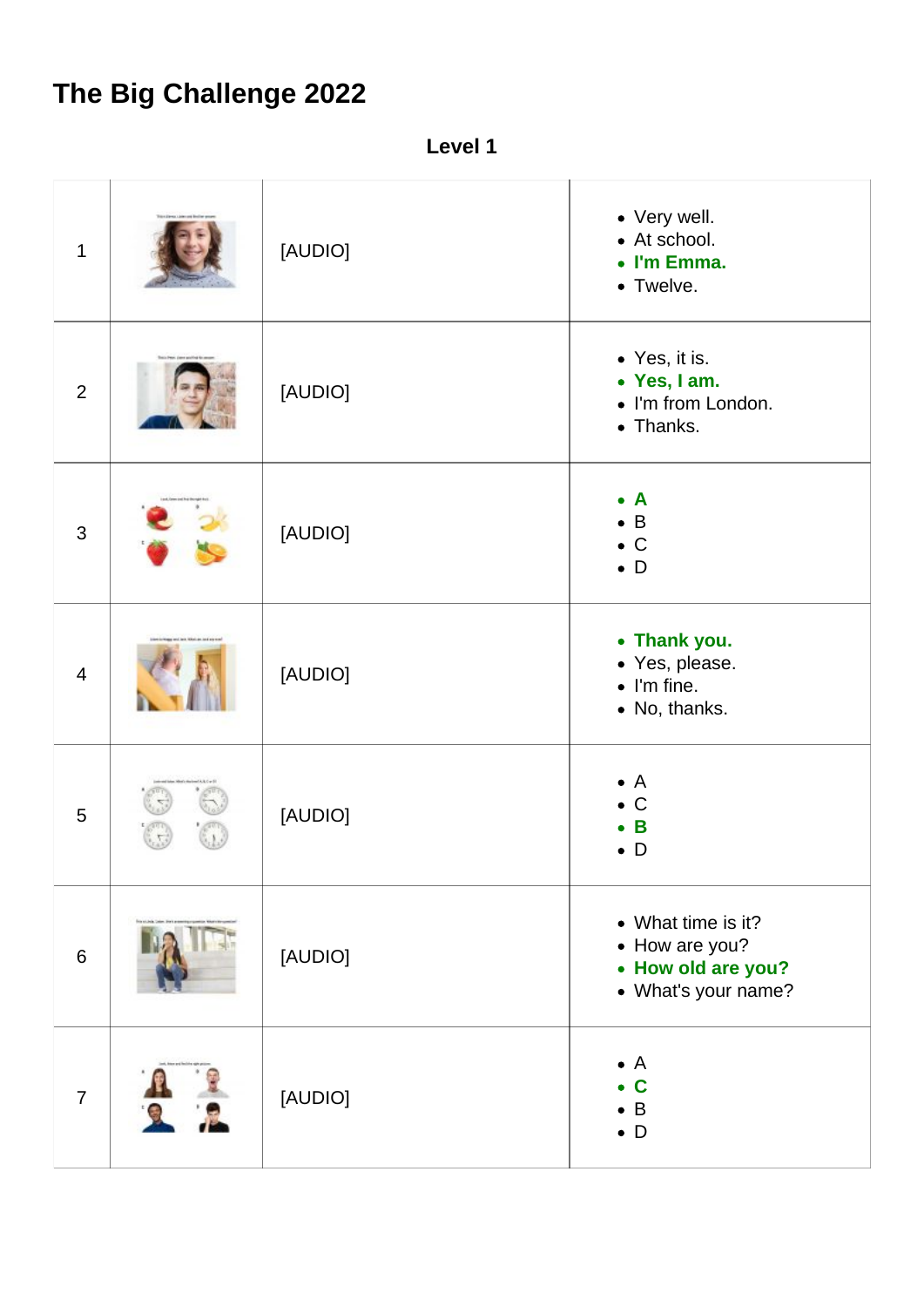| 8     |                                                     | [AUDIO] | $\bullet$ A<br>$\bullet$ C<br>$\bullet$ B<br>$\bullet$ D                                                  |
|-------|-----------------------------------------------------|---------|-----------------------------------------------------------------------------------------------------------|
| $9\,$ | <b>MAG</b>                                          | [AUDIO] | $\bullet$ A<br>$\bullet$ C<br>$\bullet$ B<br>$\bullet$ D                                                  |
| 10    | <b>Jammed Brofiler opinionene</b><br>12345<br>67890 | [AUDIO] | • Fourteen<br>• Twelve<br>• Fifteen<br>$\bullet$ Ten                                                      |
| 11    | A                                                   | [AUDIO] | $\bullet$ A<br>$\bullet$ C<br>$\bullet$ B<br>$\bullet$ D                                                  |
| 12    |                                                     | [AUDIO] | $\bullet$ A<br>C<br>$\bullet$ B<br>D                                                                      |
| 13    |                                                     | [AUDIO] | • my mother's brother<br>• my father's cousin<br>• my uncle's wife<br>• my brother's wife                 |
| 14    |                                                     | [AUDIO] | • On the bed.<br>• On the right.<br>• On the left.<br>• Under the window.                                 |
| 15    |                                                     | [AUDIO] | • He's got a blue T-shirt.<br>• He hasn't got a book.<br>• He isn't very happy.<br>• He's got short hair. |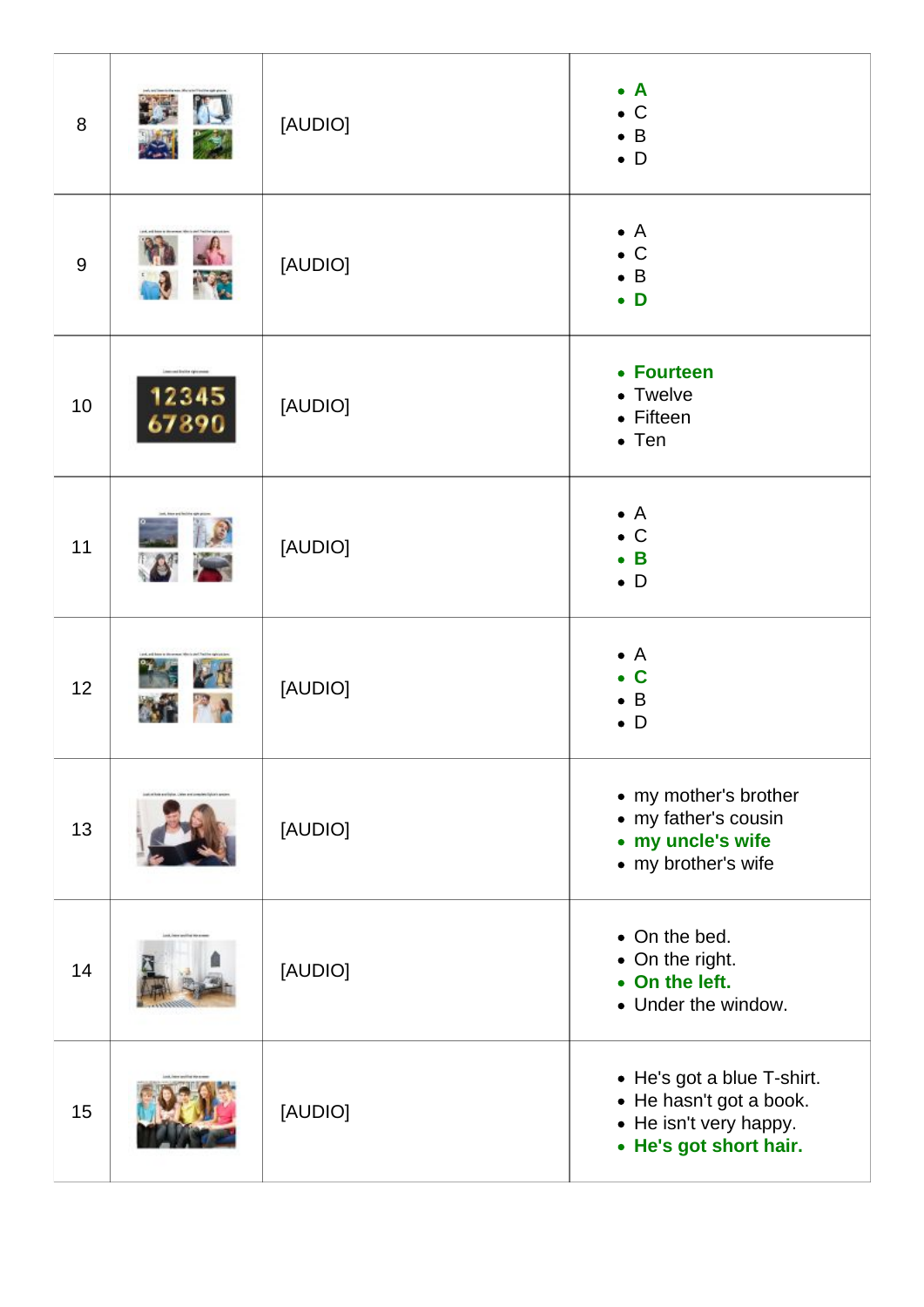| 16 |         | [AUDIO]                                              | $\bullet$ A<br>C<br>$\bullet$ B<br>$\bullet$ D                                                    |
|----|---------|------------------------------------------------------|---------------------------------------------------------------------------------------------------|
| 17 |         | [AUDIO]                                              | • Under the books.<br>• In front of a bag.<br>• Next to the clock.<br>• On top of an apple.       |
| 18 |         | [AUDIO]                                              | <b>A</b><br>$\bullet$<br>$\bullet$ C<br>B<br>$\bullet$ D                                          |
| 19 |         | [AUDIO]                                              | • chips, pasta, ham<br>• apples, caps, rice<br>• fish, beef, plates<br>• chicken, coats, sausages |
| 20 |         | [AUDIO]                                              | $\bullet$ A<br>$\mathsf C$<br>B<br>D                                                              |
| 21 |         | [AUDIO]                                              | $\bullet$ A<br>$\bullet$ C<br>$\bullet$ B<br>$\bullet$ D                                          |
| 22 | [AUDIO] | Listen. Where does Jane work?                        | • Germin Street<br>• Girmyn Street<br>• Jermyn Street<br>• Jermin Street                          |
| 23 | [AUDIO] | Listen to the conversation. What<br>day is it today? | • Friday, 12th March.<br>• Friday, 11th March.<br>• Sunday, 11th March.<br>• Saturday, 9th March. |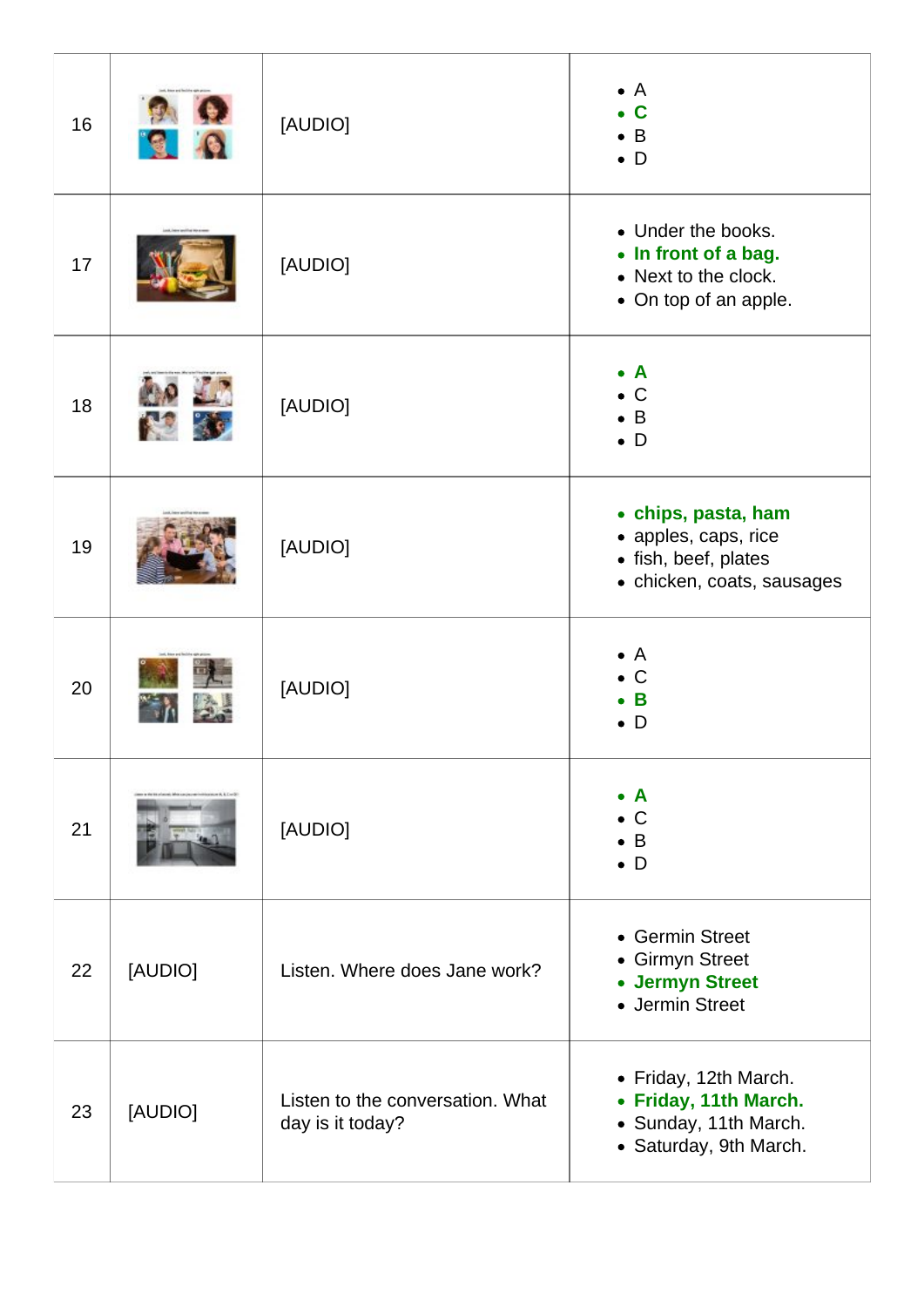| 24 | [AUDIO] | Listen to the conversation.<br>What's the man's job?                 | • He's a taxi driver.<br>• He drives a bus.<br>• He's a film actor.<br>• He sells tickets at a<br>cinema.                             |
|----|---------|----------------------------------------------------------------------|---------------------------------------------------------------------------------------------------------------------------------------|
| 25 | [AUDIO] | Listen to the conversation on a<br>bus. What can the man say<br>now? | • I'm ready.<br>• I'm so sorry.<br>• No problem.<br>• Have a nice time.                                                               |
| 26 | [AUDIO] | Listen to a father and his son.<br>What can the father say now?      | • You're not tired.<br>• I'm so hungry.<br>• It's your bedtime.<br>• I want to play a game.                                           |
| 27 | [AUDIO] | Listen to the conversation. What<br>are they talking about?          | • Motor bikes.<br>• Computer games.<br>• The man's dogs.<br>• A rock band.                                                            |
| 28 |         | [AUDIO]                                                              | • Absolutely. That's a<br>terrible idea.<br>• That's really kind of you.<br>• Yes, of course I can<br>borrow it.<br>• You're welcome. |
| 29 | [AUDIO] | Listen. What's the word?                                             | $\bullet$ black<br>• back<br>$\bullet$ bag<br>$\bullet$ pack                                                                          |
| 30 | [AUDIO] | Listen to the word and find the<br>letter that rhymes with it.       | $\bullet$ A<br>$\bullet$ J<br>$\bullet$ G<br>$\bullet$ K                                                                              |
| 31 | [AUDIO] | Listen. What three words can<br>you hear?                            | • hour, these, food<br>• our, this, foot<br>• over, this, foot<br>• hour, his, food                                                   |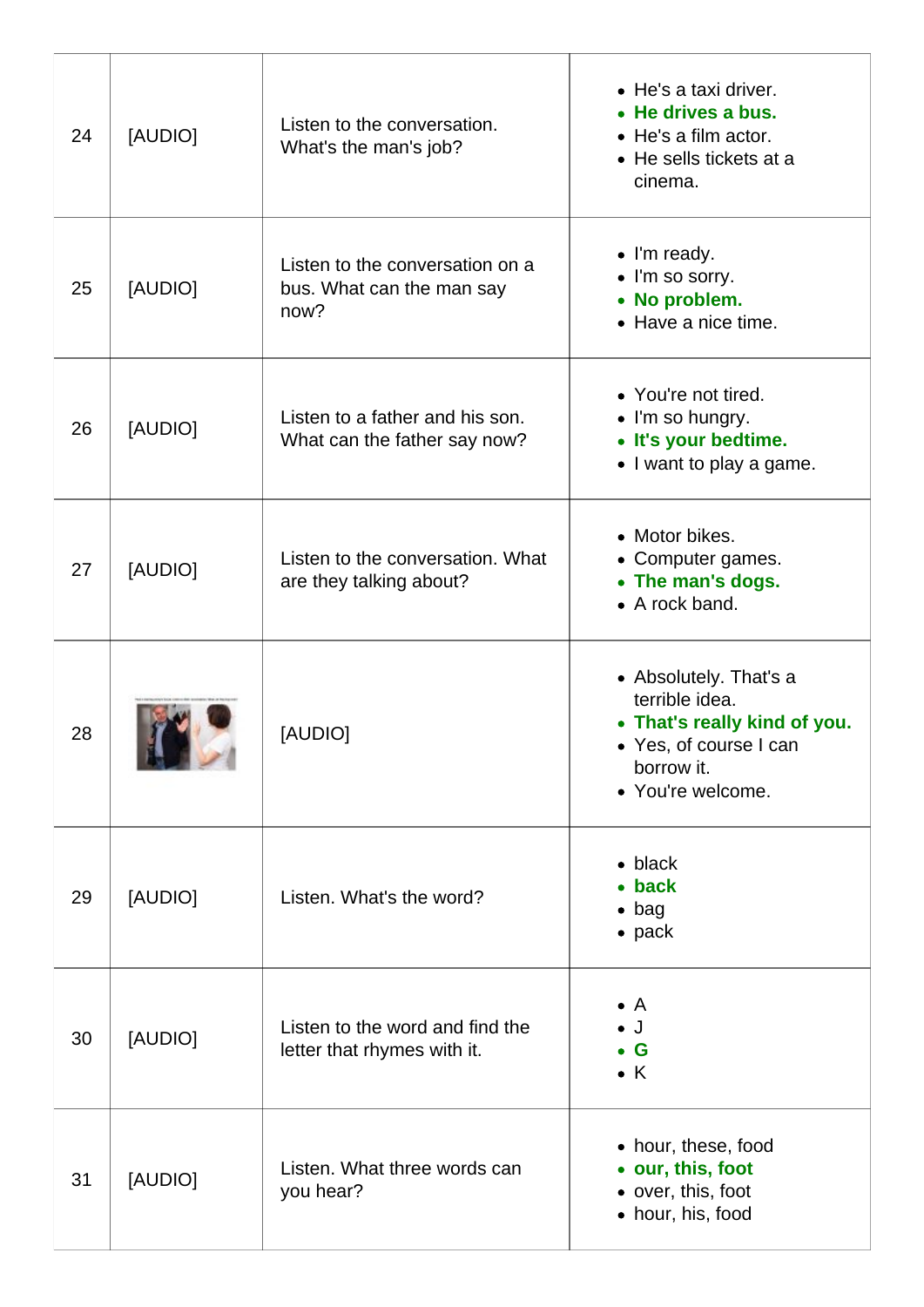| 32 | [AUDIO]                                                              | $\bullet$ A<br>$\bullet$ C<br>$\bullet$ B<br>$\bullet$ D                                   |
|----|----------------------------------------------------------------------|--------------------------------------------------------------------------------------------|
| 33 | [AUDIO]                                                              | • The Normans.<br>• The Vikings.<br>• The Romans.<br>• The Spanish.                        |
| 34 | Dad and I  in the garden at<br>the moment.                           | $\bullet$ is<br>$\bullet$ am<br>$\bullet$ are<br>$\bullet$ have                            |
| 35 | Please  down and be quiet,<br>children!                              | $\bullet$ make<br>$\bullet$ sit<br>$\bullet$ don't<br>$\bullet$ put                        |
| 36 | My sister's  blue eyes.                                              | $\bullet$ got<br>$\bullet$ hasn't<br>• have got<br>• likes                                 |
| 37 | I  just a small piece of<br>cake, please?                            | $\bullet$ Am  got<br>• Can  have<br>• Have  make<br>• Does  like                           |
| 38 | We  shopping at this<br>supermarket. We think it's too<br>expensive. | • never do our<br>• usually go<br>• don't often<br>· doesn't like                          |
| 39 | much  the fridge?                                                    | • How  does cost<br>• How  have you got<br>• Is there  cheese in<br>• Do you keep  eggs in |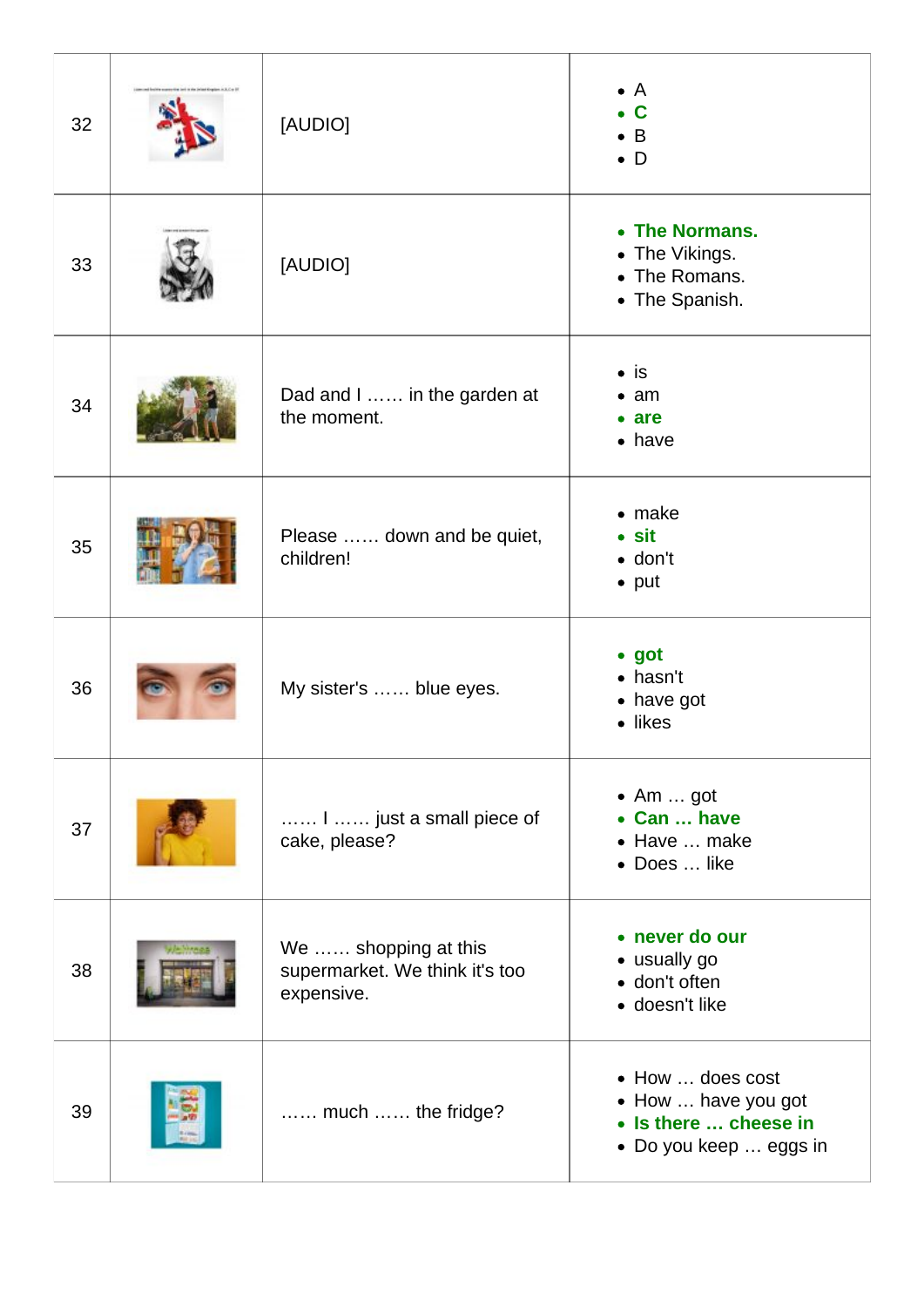| 40 |                 | Leo Patterson is           | • Sue's friend<br>• Danny's father<br>• Sue's brother<br>• Sue's neighbour                                                                                                                                                                                       |
|----|-----------------|----------------------------|------------------------------------------------------------------------------------------------------------------------------------------------------------------------------------------------------------------------------------------------------------------|
| 41 |                 | Leo says he wants to       | • buy a new bicycle<br>• give Sue a present<br>• go to a party<br>• see Danny on Sunday                                                                                                                                                                          |
| 42 |                 | What do we know about Leo? | • He never has problems<br>with his bike.<br>• He lives a long way from<br>Danny.<br>• He knows he can go to<br>the party by bus.<br>• He can't use his bike<br>next Sunday.                                                                                     |
| 43 |                 | We know that               | • Leo can't go to the party<br>because he hasn't got a<br>car<br>• Danny and Leo are<br>going to Sue's party in<br>the same car<br>• Leo is going to drive his<br>father's car to the party<br>• Sue's birthday party starts<br>at 3 o'clock in the<br>afternoon |
| 44 | SHIP LAPASE CLE | We know that Alan Drew     | $\bullet$ is a student<br>• plays football<br>• is a teacher<br>• works in Cranmarsh                                                                                                                                                                             |
| 45 |                 | Alan Drew's message is     | • only for new members<br>• about the club's<br>activities in October<br>• about a visit to a school<br>• about the club's minibus                                                                                                                               |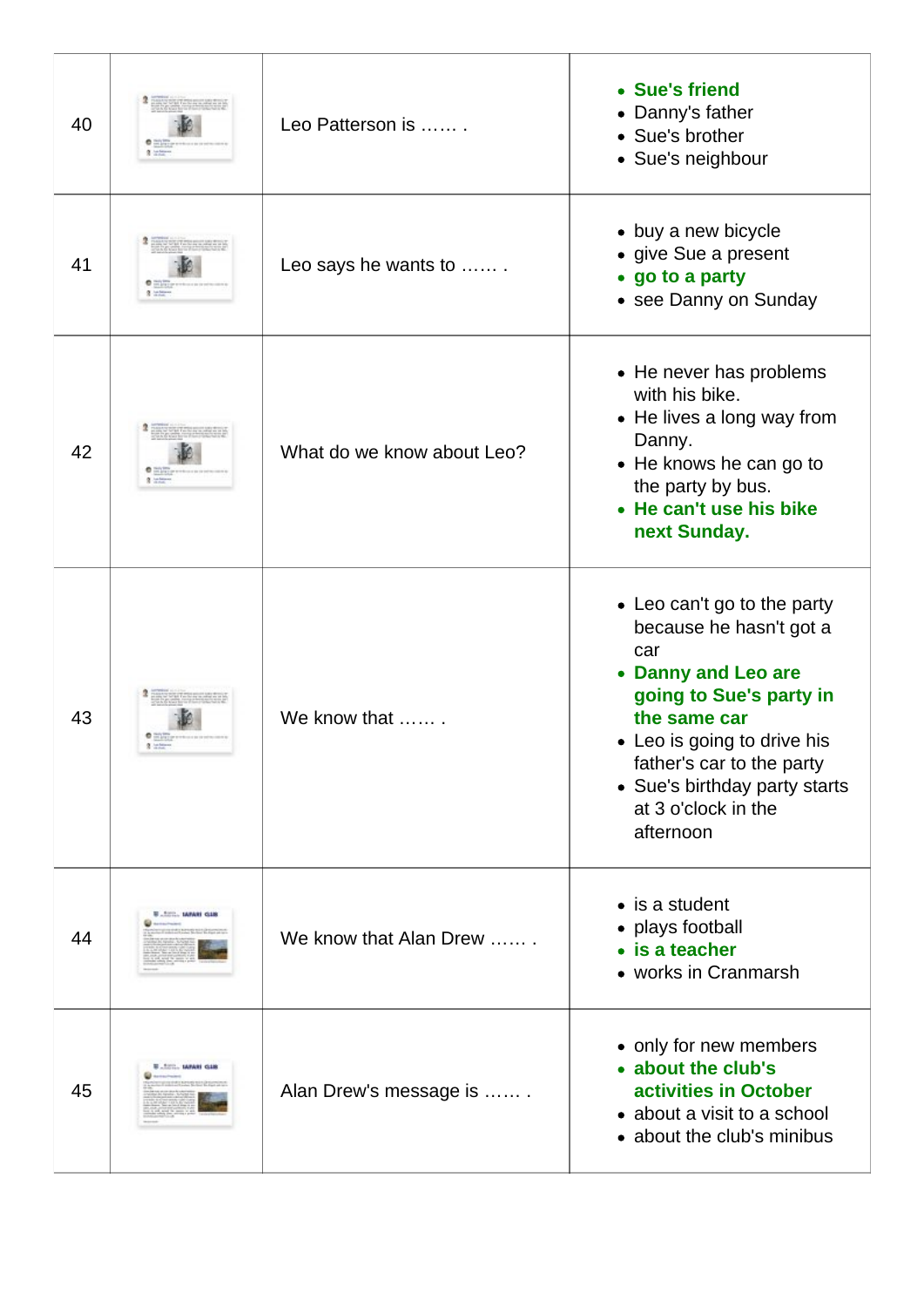| 46 | <b>WANTED IMPART GLASS</b> | We know the members of the<br>club are interested in                                               | • the natural world<br>• trips to big cities<br>• football<br>• visits to castles                                                                                                                                                                                           |
|----|----------------------------|----------------------------------------------------------------------------------------------------|-----------------------------------------------------------------------------------------------------------------------------------------------------------------------------------------------------------------------------------------------------------------------------|
| 47 | <b>TO LARASE CLE</b>       | What can you say about the<br>minibus?                                                             | • The school football team<br>needs it every Saturday.<br>• When the Safari Club<br>needs it, the football team<br>can't have it.<br>• It belongs to the school<br>and has only 12 seats.<br>• The football team<br>doesn't need it on the<br>first Saturday in<br>October. |
| 48 | ROOM  EARNERS CLEA         | What do we know about<br><b>Cranmarsh Nature Reserve?</b>                                          | • There aren't many birds<br>and flowers in the<br>reserve.<br>• You can see everything in<br>the reserve in an hour.<br>• Visitors usually have<br>lunch at the café in the<br>reserve.<br>It's the perfect place for<br>people who like long<br>walks.                    |
| 49 |                            | British people love  and<br>usually put milk or lemon in it.                                       | $\bullet$ coffee<br>• fish and chips<br>$\bullet$ tea<br>• cereal                                                                                                                                                                                                           |
| 50 |                            | Meghan and Kate are married to<br>two princes:  .                                                  | • Charles and Edward<br><b>William and Charles</b><br><b>Harry and William</b><br>$\bullet$<br>• Edward and William                                                                                                                                                         |
| 51 | LONGON                     | is only 130 years old and<br>no one lives there, but visitors to<br>London usually want to see it. | • Buckingham Palace<br><b>Tower Bridge</b><br>The Tower of London<br>• Stonehenge                                                                                                                                                                                           |